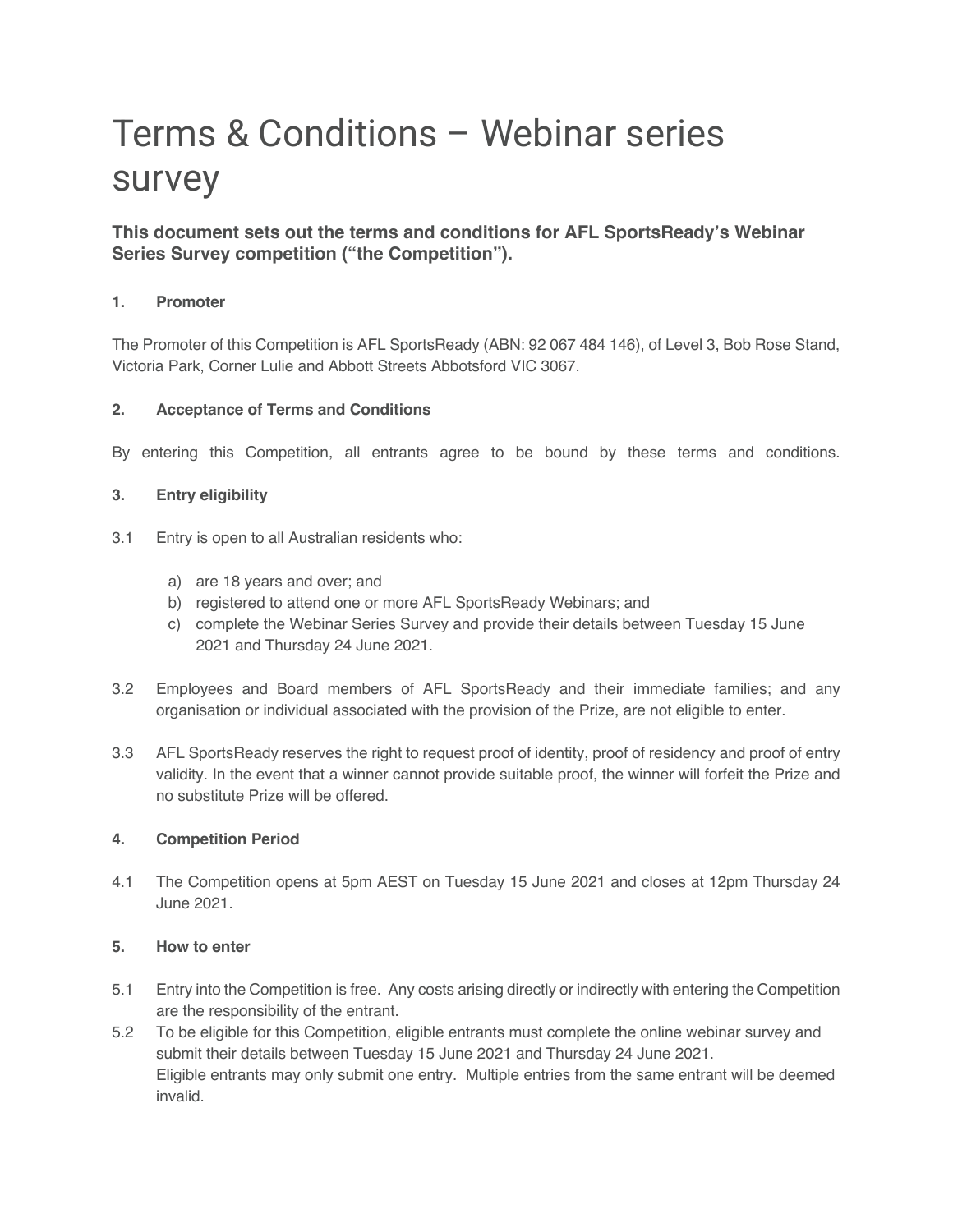5.3 Entries must be received by the closing date and time. An entry will be invalid if it is received outside of the Competition Period. AFL SportsReady does not accept any responsibility for any late or misdirected entries.

## **6. Draw**

- 6.1 This is a game of chance.
- 6.2 Valid entries received during the Competition period will be drawn out of a hat.
- 6.3 In the event an entry is invalid or from an ineligible entrant, AFL SportsReady reserves the right to undertake a redraw.

## **7. Prize**

- 7.1 The Prize is an Uber Eats voucher valued at \$150 ("the Prize").
- 7.2 The Prize will be provided to the winner via email.
- 7.3 No component of the Prize can be transferred or redeemed for cash.
- 7.4 In the event that the Prize becomes unavailable, AFL SportsReady reserves the right to provide a similar product to the same or greater value as the original Prize, subject to any State regulations.
- 7.5 No compensation will be payable if the winner is unable to use the Prize as stated.
- 7.6 AFL SportsReady will not be liable for any loss or damage (including but not limited to direct to consequential loss) for any personal injury suffered or sustained in connection with the Prize except for any liability that cannot be excluded by law.
- 7.7 Any costs associated with redeeming the Prize are at the winner's expense.

#### **8. Winner Notification**

- 8.1 The winner will be notified by email by 25 June 2021.
- 8.2 In the event that the winner declines to accept the Prize, or the Prize is unclaimed by 25 June 2021, the winner forfeits the Prize and AFL SportsReady will conduct a second draw on 28 June 2021 to award the Prize.

#### **9. General**

- 9.1 Decisions and actions of AFL SportsReady in relation to the Competition and the Prize are exercised at its absolute discretion and are final. No correspondence will be entered into.
- 9.2 AFL SportsReady reserves the right to modify, suspend or cancel the Competition as appropriate.
- 9.3 In the event any outside event or act prevents or hinders AFL SportsReady from undertaking the Competition, AFL SportsReady may in its absolute discretion defer the Competition until a later date as set by AFL SportsReady.
- 9.4 AFL SportsReady is not responsible for any incorrect or inaccurate information, or for any of the equipment or programming associated with or utilised in this Competition, or for any technical error that may occur in the course of the administration of this Competition. AFL SportsReady assumes no responsibility for any error, omission, interruption, deletion, defect, delay in operation or transmission, communications line failure, theft or destruction or unauthorised access to or alteration of entries.